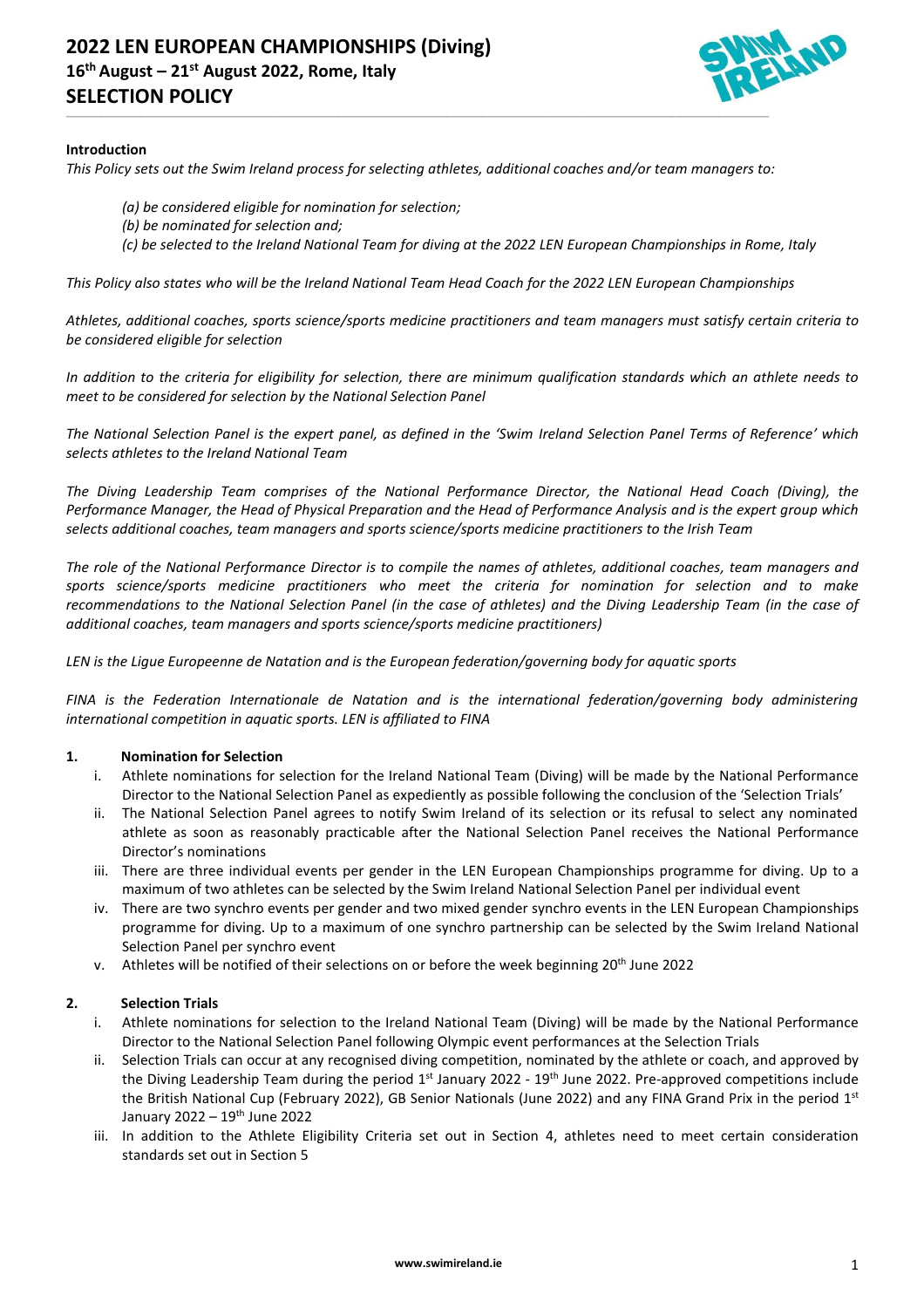

# **3. Team Size**

i. Up to a maximum of four athletes will be selected for the 2022 LEN European Championships in Rome, Italy

\_\_\_\_\_\_\_\_\_\_\_\_\_\_\_\_\_\_\_\_\_\_\_\_\_\_\_\_\_\_\_\_\_\_\_\_\_\_\_\_\_\_\_\_\_\_\_\_\_\_\_\_\_\_\_\_\_\_\_\_\_\_\_\_\_\_\_\_\_\_\_\_\_\_\_\_\_\_\_\_\_\_\_\_\_\_\_\_\_\_\_\_\_\_\_\_\_\_\_\_\_\_\_\_\_\_\_\_\_\_\_\_\_\_\_\_\_\_\_\_\_\_\_\_\_\_\_\_\_\_\_\_\_\_\_\_\_\_\_\_\_\_\_\_\_\_\_\_\_\_\_\_\_\_\_\_\_\_\_\_\_\_\_\_\_\_\_\_\_\_\_\_\_\_\_\_\_\_\_\_\_

ii. There is no obligation on the National Selection Panel to select four athletes and the total Team size will be subject to available funding and will be determined by the National Performance Director and validated by the National Selection Panel

# **4. Athlete Eligibility**

At the time that the National Performance Director is nominating athletes for selection to the National Selection Panel, athletes must meet the following criteria to be considered to be eligible for selection:

- i. Be an Irish citizen;
- ii. Be eligible to represent Ireland as per FINA General Rules  $1 \& 2$  (GR  $1 \& 2$ );
- iii. Hold an Irish passport at the time of entries being submitted to LEN;
- iv. Be a registered Swim Ireland member for the 2021-2022 season;
- v. Be in good standing with Swim Ireland;
- vi. Be available to fulfil all of the Ireland National Team obligations;
- vii. Comply with the statements and expectations of the Swim Ireland 'On This Performance Team' booklet;
- viii. Not be the subject of an anti-doping ban, a doping violation and/or a pending doping violation;
- ix. Comply with any FINA and LEN eligibility criteria and/or requirements. Swim Ireland, in consultation with FINA and LEN, will decide on any question of eligibility (having regard to all eligibility criteria set by the Swim Ireland, FINA and LEN) with the Swim Ireland decision being final

#### **5. Athlete Selections (Individual Events) Stage One**

i. To be considered for selection to the Ireland National Team via an individual event/s, in Stage 1, athletes must have been selected for and competed at the 2021 Olympic Games in Tokyo, Japan, and will be specifically subject to Section 17

# **Stage Two**

ii. To be considered for selection to the Ireland National Team via an individual event/s in Stage 2, athletes must record a score during the 'Selection Window' equal to or better than an individual event Consideration Standard detailed in Table 1, where all rounds of competition (heat, semi-final and/or final) are seen as having equal consideration status;

| IGNIC 1              |                |               |
|----------------------|----------------|---------------|
| <b>MALE</b>          |                | <b>FEMALE</b> |
| <b>Consideration</b> | Event          | Consideration |
| <b>Score</b>         |                | <b>Score</b>  |
| 360                  | 3m Springboard | 249           |
| 361                  | 10m Platform   | つつら           |

**Table 1**

#### **6. Athlete Selections (Synchro Events)**

i. To be considered for selection to the Ireland National Team for synchro event/s athletes will have been nominated to the Team via Section 5

# **7. Athlete Selection Procedure**

- i. At the conclusion of the Selection Trials, those athletes who have achieved the criteria requirements outlined in Section 4 and Section 5 will be considered eligible for nomination to the National Selection Panel by the National Performance Director
- ii. Subject to National Performance Director discretion, any athlete selected via an individual event by the National Selection Panel may also be considered for additional individual event selections if:
	- the Irish Team do not already have two athletes qualified for the individual event in question via Section 4
	- it is believed that such a selection/s will complement and/or augment their performance in the individual event/s for which the athlete was originally selected
- vi. Subject to National Performance Director discretion, athletes selected for individual events may also be selected to synchro events
- vii. The decision of the National Selection Panel shall be subject to an Appeals Process (Section 22)

#### **www.swimireland.ie** 2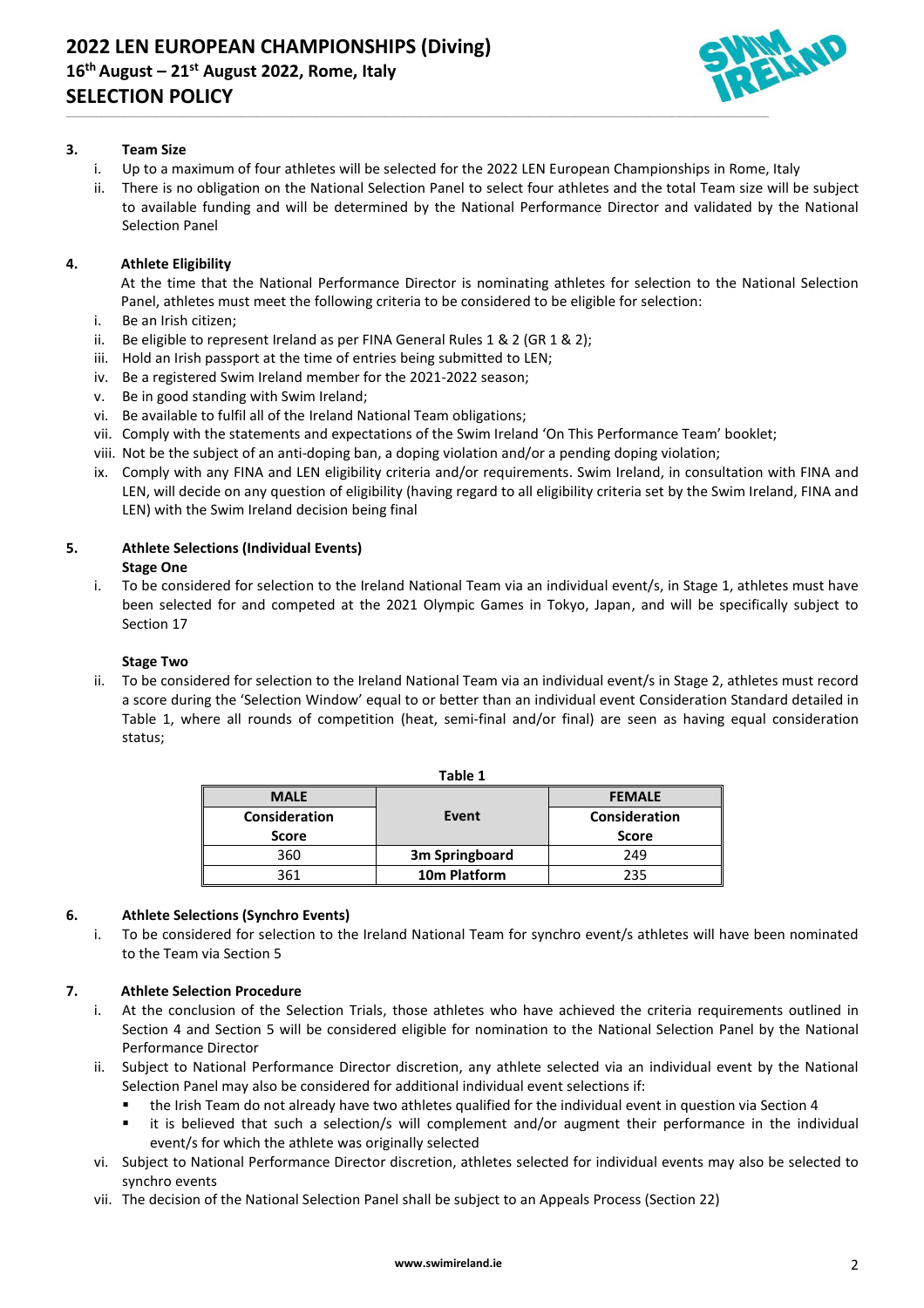

# **8. Team Head Coach**

i. The Head Coach for the Ireland National Team (Diving) at the 2022 LEN European Championships will be the National Head Coach (Diving)

# **9. Team Coach Eligibility**

- Depending on the size of the Ireland National Team (Diving), any additional coach to be considered eligible for selection by the Diving Leadership Team must meet the following criteria:
- i. Be a registered Swim Ireland member for the 2021-2022 season;
- ii. Be in good standing with Swim Ireland;
- iii. Be holders of the Swim Ireland Level 3 Coaching Certificate or international equivalent or be enrolled on a Level 3 Coaches Course at the time of selection;
- iv. Be available to fulfil the obligations of the Irish Team;
- v. Comply with the statements and expectations of the Swim Ireland 'On This Performance Team' booklet

\_\_\_\_\_\_\_\_\_\_\_\_\_\_\_\_\_\_\_\_\_\_\_\_\_\_\_\_\_\_\_\_\_\_\_\_\_\_\_\_\_\_\_\_\_\_\_\_\_\_\_\_\_\_\_\_\_\_\_\_\_\_\_\_\_\_\_\_\_\_\_\_\_\_\_\_\_\_\_\_\_\_\_\_\_\_\_\_\_\_\_\_\_\_\_\_\_\_\_\_\_\_\_\_\_\_\_\_\_\_\_\_\_\_\_\_\_\_\_\_\_\_\_\_\_\_\_\_\_\_\_\_\_\_\_\_\_\_\_\_\_\_\_\_\_\_\_\_\_\_\_\_\_\_\_\_\_\_\_\_\_\_\_\_\_\_\_\_\_\_\_\_\_\_\_\_\_\_\_\_\_

# **10. Team Coach Selection Procedure**

- i. Subject to coaches meeting the criteria as set out in Section 9, one or more additional coaches may be jointly recommended by the National Performance Director and the National Head Coach (Diving) and where so recommended, may be selected by the Diving Leadership Team
- ii. National Team Coaches may be selected in an offsite (Holding Camp only), onsite (LEN European Championships only) and/or combined (Holding Camp and LEN European Championships) role and such selections will be reflective of the Team size, the needs of the individual athletes and/or synchro partnerships selected, as well as considering the optimum balance of the Team as a whole. As such, a Team Coach may not be required/selected

#### **11. Team Manager Eligibility**

Depending on the size of the Ireland National Team (Diving), any team manager to be considered eligible for selection by the Diving Leadership Team must meet the following criteria:

- i. Be a registered Swim Ireland member for the 2021-2022 season;
- ii. Be in good standing with Swim Ireland;
- iii. Be a full-time resident within Ireland;
- iv. Be holders of the Swim Ireland Level 2 Team Management Certificate or international equivalent;
- v. Be available to fulfil the obligations of the Irish Team;
- vi. Other than in exceptional circumstances, team managers will not be the parent or guardian of an athlete member of the Team;
- vii. Comply with the statements and expectations of the Swim Ireland 'On This Performance Team' booklet

#### **12. Team Manager Selection Procedure**

- i. Subject to the team manager meeting the criteria as set out in Section 11, the team manager may be jointly recommended by the National Performance Director and the National Head Coach (Diving) and where so recommended, may be selected by the Diving Leadership Team
- ii. Team managers may be selected in an offsite (Holding Camp only), onsite (LEN European Championships only) and/or combined (Holding Camp and LEN European Championships) role and such selections will be reflective of the Team size, the needs, age and gender balance of the individual athletes and/or synchro partnerships selected, as well as considering the optimum balance of the Team as a whole. As such, a team manager may not be required/selected

#### **13. Sports Science/Sports Medicine Practitioner Eligibility**

Depending on the size of the Ireland National Team (Diving), any sports science/sports medicine practitioner to be considered eligible for selection by the Diving Leadership Team must meet the following criteria:

- i. Be in good standing with Swim Ireland;
- ii. Be holders of an appropriate and recognised qualification for the position of appointment;
- iii. Be available to fulfil the obligations of the Irish Team;
- iv. Comply with the statements and expectations of the Swim Ireland 'On This Performance Team' booklet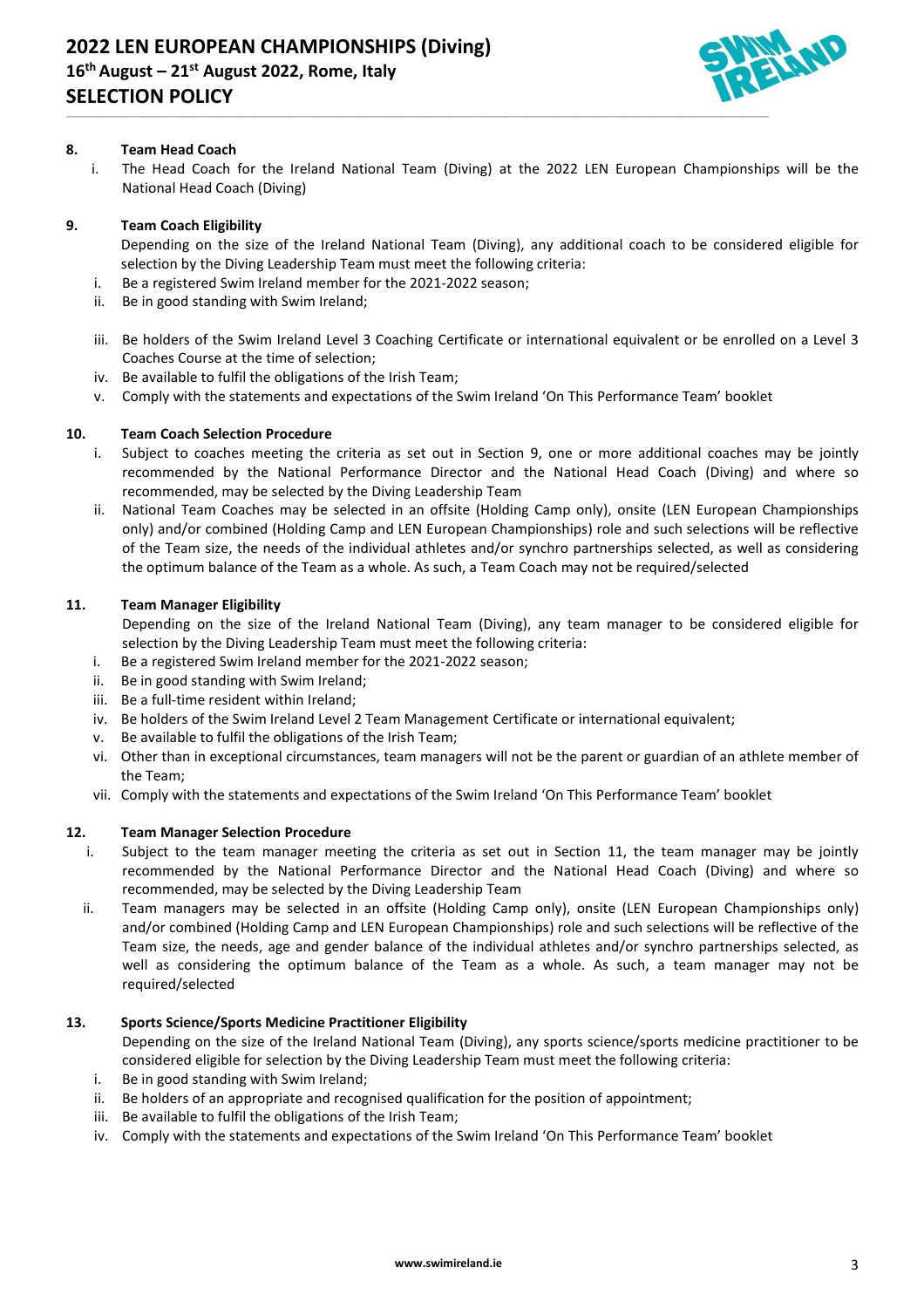

# **14. Sports Science/Sports Medicine Practitioner Selection Procedure**

i. Subject to a sports science/sports medicine practitioner meeting the criteria as set out in Section 13, a sports science/sports medicine practitioner may be jointly recommended by the National Performance Director and the National Head Coach (Diving) and where so recommended, may be selected by the Diving Leadership Team

\_\_\_\_\_\_\_\_\_\_\_\_\_\_\_\_\_\_\_\_\_\_\_\_\_\_\_\_\_\_\_\_\_\_\_\_\_\_\_\_\_\_\_\_\_\_\_\_\_\_\_\_\_\_\_\_\_\_\_\_\_\_\_\_\_\_\_\_\_\_\_\_\_\_\_\_\_\_\_\_\_\_\_\_\_\_\_\_\_\_\_\_\_\_\_\_\_\_\_\_\_\_\_\_\_\_\_\_\_\_\_\_\_\_\_\_\_\_\_\_\_\_\_\_\_\_\_\_\_\_\_\_\_\_\_\_\_\_\_\_\_\_\_\_\_\_\_\_\_\_\_\_\_\_\_\_\_\_\_\_\_\_\_\_\_\_\_\_\_\_\_\_\_\_\_\_\_\_\_\_\_

ii. Sports science/sports medicine practitioners may be selected in an offsite (Holding Camp only), onsite (LEN European Championships only) and/or combined (Holding Camp and LEN European Championships) role and such selections will be reflective of the Team size and the needs of the individual athletes and/or synchro partnerships selected. As such, sports science/sports medicine practitioners may not be required/selected

# **15. Ireland National Team (Diving) Obligations**

Swim Ireland will publish a suite of obligations which must be agreed to by any athlete, team coach, team manager or and sports science/sports medicine practitioner who has been selected to represent the Ireland National Team (Diving) at the 2022 LEN European Championships. In addition to such obligations, Swim Ireland oblige all athletes selected to:

- i. Compete in the 2022 LEN European Junior Championships (if selected)
- ii. Compete in the 2022 Commonwealth Games (if selected)
- iii. Complete, sign and comply with the Swim Ireland National Team Code of Conduct
- iv. Complete a Swim Ireland Medical Form prior to competing at the 2022 LEN European Championships
- v. Commit to the values of the Swim Ireland National Squad Athlete Charter
- vi. Abide by the Uniform Policy, the Media Policy, the Appearances Policy, the Betting, Gambling & Integrity Policy and the Sports Supplements Policy of the Swim Ireland National Team
- vii. Comply with Swim Ireland swimwear regulations
- viii. Adhere to all prescribed travel arrangements which might involve different travel dates to other members of the Team
- ix. Make themselves available for all Ireland National Team activities designated by the National Head Coach (Diving) (including, but not limited to, preparation camps and a holding camp). No Ireland National Team member will be allowed to leave a National Team camp or undertake any activities that are not directly relevant to the National Team camp, including any external media, sponsor or social activities. Failure to attend the required activities could result in an athlete being de-selected. Under exceptional circumstances, written approval to be excluded from activities can be given by the National Head Coach (Diving). Selected athletes, team coaches, team managers and sports science/sports medicine practitioners agree not to disclose any selected name to the press or any other media (including their own social media) until Swim Ireland have themselves announced this to the press and other media

#### **16. Team Uniform/Kit**

i. All Team uniform and kit (including competition suits) will be provided for and to the Ireland National Team by Swim Ireland

#### **17. Competitive Readiness**

'Competitive Readiness' means the combined professional opinion of the National Performance Director and the National Head Coach (Diving) following advice, where necessary, from a member/s of the Sport Ireland Institute Medical Team as to the ability of an athlete who has been selected to represent the Ireland National Team (Diving) at the 2022 LEN European Championships to achieve an equal or superior performance in their selected Olympic event(s) over their performance achieved to qualify for selection

- i. Athletes who, in the opinion of the National Performance Director and the National Head Coach (Diving), do not remain Competitively Ready by reason of lack of fitness, injury, illness, application to training, performance behaviour or other reasons, may be removed from the Ireland National Team (Diving)
- ii. Athletes and their home programme coaches shall immediately report any injury, illness, change in training, change in application to training and/or performance behaviour, that could affect their ability to compete at their highest level at the 2022 LEN European Championships, to the National Performance Director and the National Head Coach (Diving) in writing, via e-mail
- iii. In the case of lack of fitness, injury, or illness, it shall be necessary for the National Performance Director and the National Head Coach (Diving) to consider recommendations made by a member/s of the Sport Ireland Institute Medical Team
- iv. In the case of application to training, or performance behaviour or other reasons, it shall not be necessary for the National Performance Director and the National Head Coach (Diving) to seek recommendations from a member/s of the Sport Ireland Institute Medical Team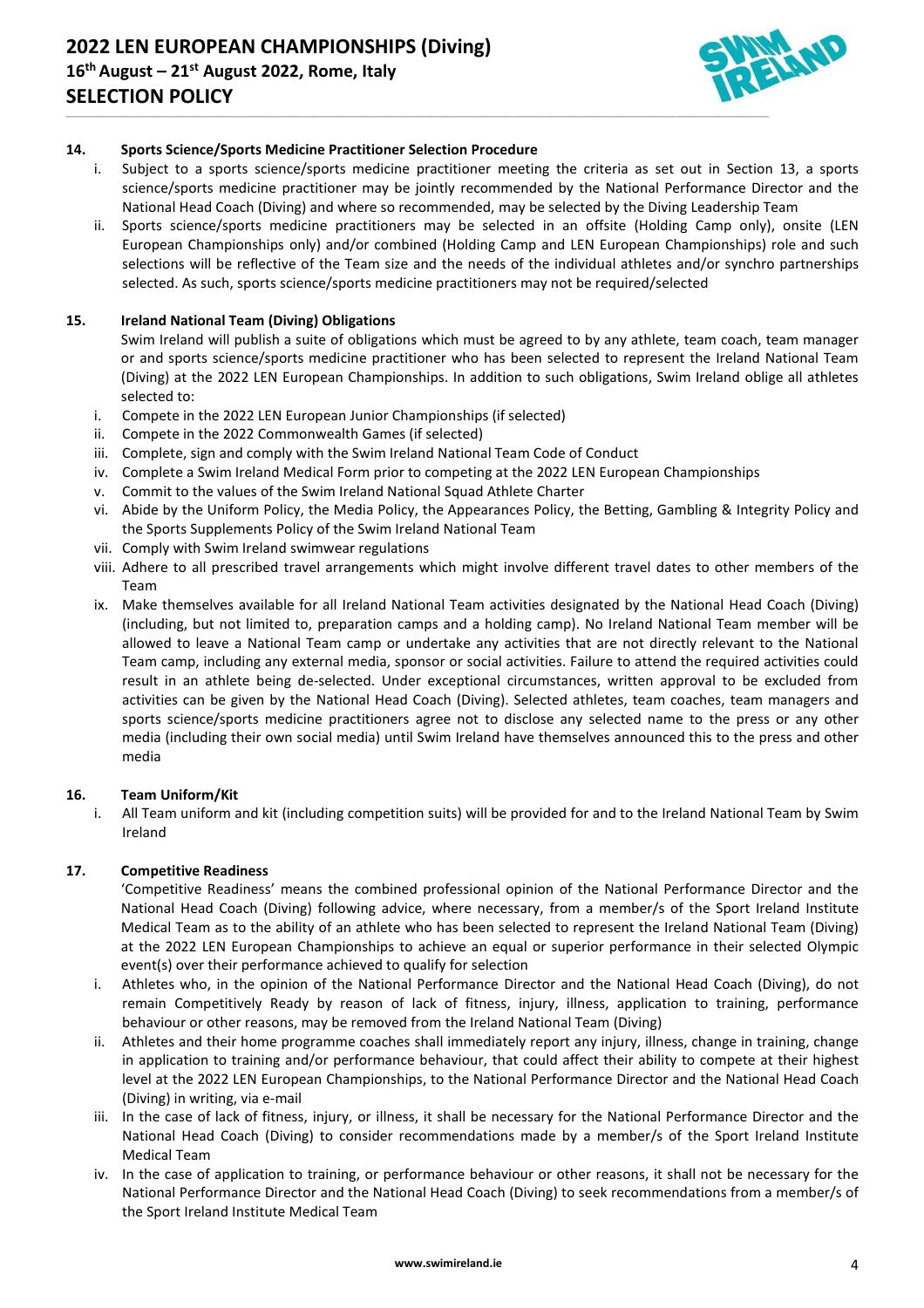# **2022 LEN EUROPEAN CHAMPIONSHIPS (Diving) 16 th August – 21st August 2022, Rome, Italy SELECTION POLICY**



v. In the case of lack of fitness, injury or illness, such athletes may be subject to a 'Proof of Readiness Test' to be determined by the National Performance Director, the National Head Coach (Diving), and an appropriate member/s of the Sport Ireland Institute Medical Team. The Proof of Readiness test will consist of a controlled performance such as a competition or an observed test

\_\_\_\_\_\_\_\_\_\_\_\_\_\_\_\_\_\_\_\_\_\_\_\_\_\_\_\_\_\_\_\_\_\_\_\_\_\_\_\_\_\_\_\_\_\_\_\_\_\_\_\_\_\_\_\_\_\_\_\_\_\_\_\_\_\_\_\_\_\_\_\_\_\_\_\_\_\_\_\_\_\_\_\_\_\_\_\_\_\_\_\_\_\_\_\_\_\_\_\_\_\_\_\_\_\_\_\_\_\_\_\_\_\_\_\_\_\_\_\_\_\_\_\_\_\_\_\_\_\_\_\_\_\_\_\_\_\_\_\_\_\_\_\_\_\_\_\_\_\_\_\_\_\_\_\_\_\_\_\_\_\_\_\_\_\_\_\_\_\_\_\_\_\_\_\_\_\_\_\_\_

- vi. Athletes who are notified of a Competitive Readiness concern shall not travel with the Ireland National Team (Diving) to any National Team event including the 2022 LEN European Championships and/or an associated Holding Camp, unless and until the opinion of the National Performance Director and National Head Coach (Diving) has been communicated to that athlete that the athlete does meet their opinion of Competitive Readiness. If the athlete is at either the 2022 LEN European Championships or the associated Holding Camp and the opinion is that the athlete is not Competitively Ready, then he or she may be required to return home immediately
- vii. The opinion on Competitive Readiness made by National Performance Director and the National Head Coach (Diving) is final

#### **18. Withdrawal & Removals**

At any stage an athlete, team coach, team manager or sports science/sports medicine practitioner may withdraw from the Ireland National Team (Diving) but may only do so in extenuating circumstances

- i. An athlete, team coach, team manager or sports science/sports medicine practitioner may be removed from:
- a. Eligibility for nomination, or;
- b. Nomination for selection, or;
- c. Selection to the Ireland National Team (Diving) for any of the following reasons:
- Behaviour that is inconsistent with the National Team Code of Conduct. A copy of this document is available via [performance@swimireland.ie;](mailto:performance@swimireland.ie)
- found to be in violation of any anti-doping policy or procedure as outlined by Swim Ireland, Sport Ireland and/or the World Anti-Doping Agency (WADA);
- unable or unwilling to fully comply with the Irish Team Obligations (Section 15)
- ii. An athlete may be removed from the Ireland National Team (Diving) before or after nomination for selection or before or after selection if he/she, in the opinion of the National Performance Director and National Head Coach, does not have Competitive Readiness (Section 17)

#### **19. Replacement or Addition**

- i. If an athlete, team coach, team manager or sports science/sports medicine practitioner is removed from or withdraws from the Ireland National Team (Diving), that individual may be replaced by another eligible individual who meets the required standards set out in this Policy
- ii. The National Performance Director, where in his opinion it is in the best interests of the Ireland National Team (Diving), may recommend that any number of additional athletes, team coaches, team managers and/or sports science/sports medicine practitioners be added to the selected Ireland National Team (Diving), subject to such additional individuals meeting the required standards set out in this Policy
- iii. Any replacement or addition of an individual to the Ireland National Team (Diving) shall be made by way of nomination by the National Performance Director, and which nomination is selected by the National Selection Panel (in the case of athletes) or the Diving Leadership Team (in the case of team coaches, team managers and/or sports science/sports medicine practitioners)

#### **20. Unforeseen Circumstances**

i. In the event that this Policy is silent on any matter which arises in the administration or application or interpretation of any selection process or decision, then the National Selection Panel shall have discretion to determine any issue as they deem fit so long as it is exercised fairly and quickly

#### **21. Amendments**

- i. The Diving Leadership Team reserves the right to make changes to this Policy which, in its discretion, are necessary.
- ii. The Diving Leadership Team reserves the right to review and modify this Policy or a decision related to the selection process in the case of rule or policy changes from LEN and/or FINA that affect the criteria set out in this Policy
- iii. Any changes to this Policy shall be communicated via [www.swimireland.ie](http://www.swimireland.ie/)

#### **22. Appeals**

i. Any appeal against a selection made by the National Selection Panel must be made in accordance with the Swim Ireland Selection Appeals Procedures, available via [www.swimireland.ie](http://www.swimireland.ie/)